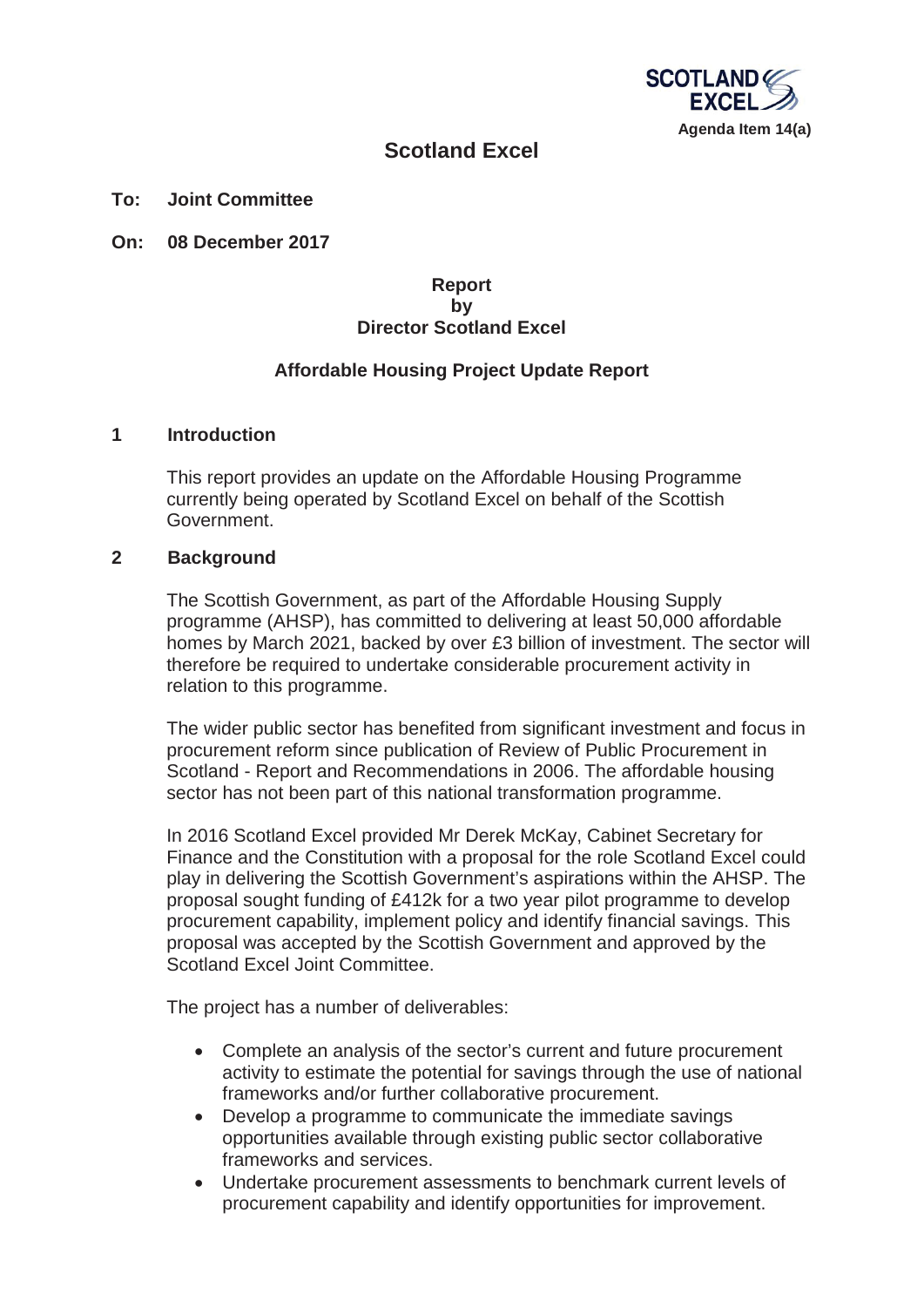- Identify the wider economic, social and environmental benefits that can be achieved through sustainable procurement.
- Undertake any 'quick win' collaborative procurement exercises identified where no existing collaborative frameworks are in place.

# **3 Project Update**

Since the launch of the programme in April 2017, Scotland Excel has attended and presented at several conferences, workshops and forums across Scotland within the housing sector to promote the benefits of the programme. Numerous on-site visits to housing associations have been conducted nationally to increase awareness and access to the support programme. Recent examples have been attendance at the Highlands & Islands liaison meeting, the West of Scotland group forum and annual conference to promote the programme, engage with delegates and answer questions on PCIP and collaborative procurement.

All associations involved in the programme have received at least a call with Scotland Excel to assess their readiness for PCIP and to offer examples of good practice documentation, therefore providing every association the opportunity to achieve their full potential ahead of their PCIP assessment. The assessment process is now underway and there are currently 22 associations scheduled for an individual full day pre-assessment before the year end and 6 associations undertaking their full assessment by end of January 2018. A rolling programme of pre-and full assessments will be operating from the start of 2018 and the team are scheduling these on an ongoing basis. It is anticipated that 25 PCIP assessments can be completed in this financial year although we continually assess readiness during the engagement process.

The associations involved are fully embracing the programme and there is clear evidence of improvement between Scotland Excel's first and second visit.

## **4 Project Benefits**

Scotland Excel continues to promote the benefits of the Scottish Procurement Model incorporating; financial savings, improved governance, organisational efficiencies and Implementation of policies (including living wage, tackling zero hours contracts, community benefits, supporting local economies and raising awareness of anti-slavery & serious and organised crime). It is anticipated that these benefits can be delivered within the housing sector using Scotland Excel's support from this programme.

The project will also provide benefit to Scotland Excel members by investigating new contract opportunities utilising new housing associate fees to fund contracts required by both housing associations and councils. An example of this is the new contract for gas maintenance. The prior information notice has now commenced and housing associations are participating with council representatives in the technical development of this contract.